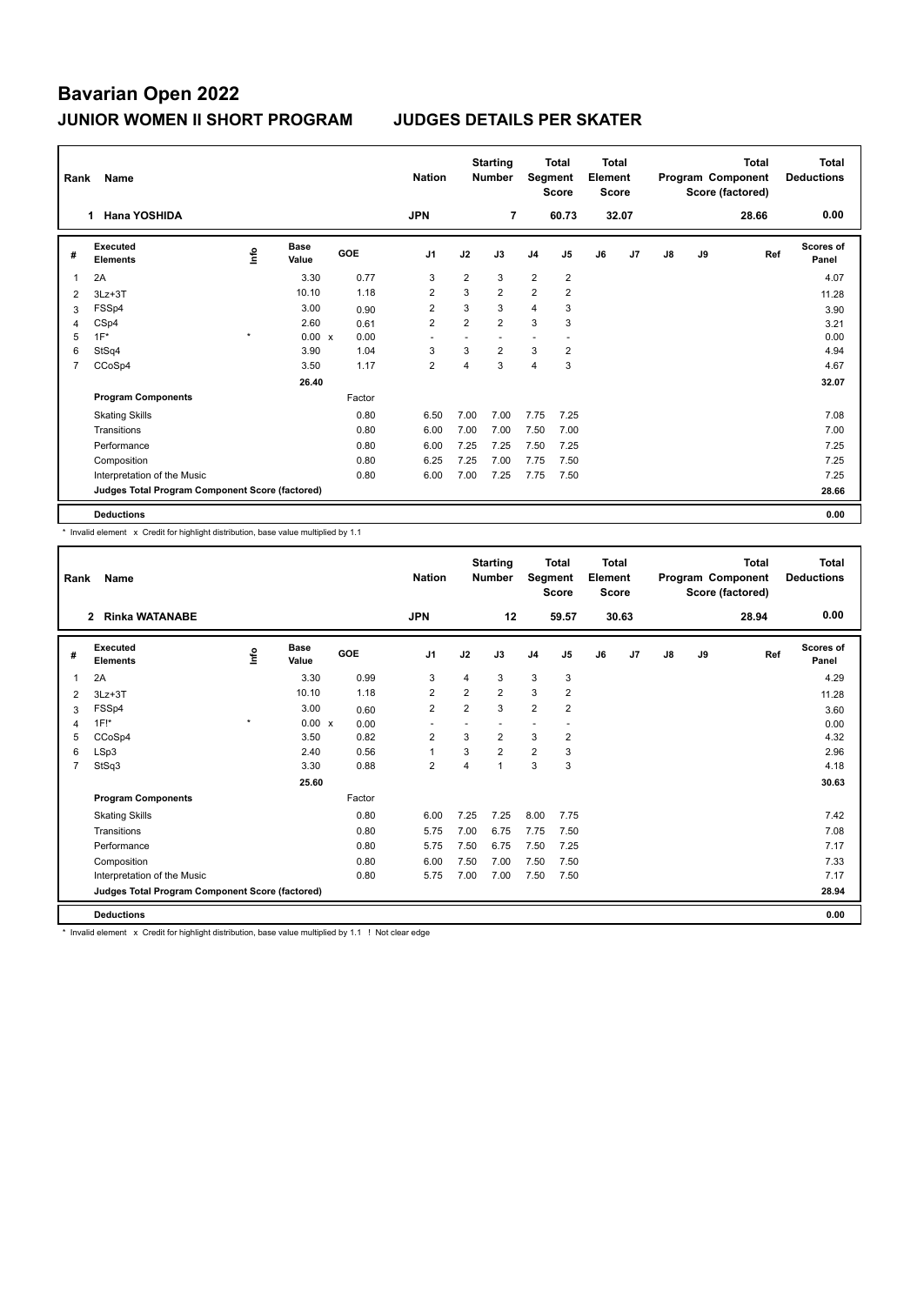| Rank           | Name                                            |    |                      |            |         | <b>Nation</b>  |                | <b>Starting</b><br><b>Number</b> | Segment        | <b>Total</b><br><b>Score</b> | <b>Total</b><br>Element<br><b>Score</b> |       |    |    | <b>Total</b><br>Program Component<br>Score (factored) | Total<br><b>Deductions</b> |
|----------------|-------------------------------------------------|----|----------------------|------------|---------|----------------|----------------|----------------------------------|----------------|------------------------------|-----------------------------------------|-------|----|----|-------------------------------------------------------|----------------------------|
|                | <b>Lorine SCHILD</b><br>3                       |    |                      |            |         | <b>FRA</b>     |                | 5                                |                | 48.50                        |                                         | 27.72 |    |    | 21.78                                                 | $-1.00$                    |
| #              | <b>Executed</b><br><b>Elements</b>              | ۴ů | <b>Base</b><br>Value | <b>GOE</b> |         | J <sub>1</sub> | J2             | J3                               | J <sub>4</sub> | J5                           | J6                                      | J7    | J8 | J9 | Ref                                                   | <b>Scores of</b><br>Panel  |
| 1              | 2A                                              |    | 3.30                 |            | 0.44    | 2              | 3              | 1                                | 1              | $\mathbf{1}$                 |                                         |       |    |    |                                                       | 3.74                       |
| 2              | 3Lz+COMBO                                       |    | 5.90                 |            | $-2.95$ | $-5$           | $-5$           | $-5$                             | $-5$           | $-5$                         |                                         |       |    |    |                                                       | 2.95                       |
| 3              | CCoSp4                                          |    | 3.50                 |            | 0.58    | $\overline{1}$ | 1              | $\overline{2}$                   | 3              | $\overline{2}$               |                                         |       |    |    |                                                       | 4.08                       |
| 4              | 3F                                              |    | $5.83 \times$        |            | 1.06    | 2              | $\overline{2}$ | $\overline{2}$                   | 3              |                              |                                         |       |    |    |                                                       | 6.89                       |
| 5              | LSp3                                            |    | 2.40                 |            | 0.32    | $\overline{1}$ | 3              | $\overline{2}$                   | 0              |                              |                                         |       |    |    |                                                       | 2.72                       |
| 6              | StSq3                                           |    | 3.30                 |            | 0.44    | $\overline{1}$ | $\overline{2}$ | $\mathbf{1}$                     | 2              | $\mathbf{1}$                 |                                         |       |    |    |                                                       | 3.74                       |
| $\overline{7}$ | FSSp4                                           |    | 3.00                 |            | 0.60    | $\overline{1}$ | $\overline{2}$ | $\overline{2}$                   | $\overline{2}$ | $\overline{2}$               |                                         |       |    |    |                                                       | 3.60                       |
|                |                                                 |    | 27.23                |            |         |                |                |                                  |                |                              |                                         |       |    |    |                                                       | 27.72                      |
|                | <b>Program Components</b>                       |    |                      | Factor     |         |                |                |                                  |                |                              |                                         |       |    |    |                                                       |                            |
|                | <b>Skating Skills</b>                           |    |                      |            | 0.80    | 5.50           | 5.00           | 6.25                             | 5.50           | 5.50                         |                                         |       |    |    |                                                       | 5.50                       |
|                | Transitions                                     |    |                      |            | 0.80    | 5.25           | 5.25           | 6.00                             | 5.50           | 5.25                         |                                         |       |    |    |                                                       | 5.33                       |
|                | Performance                                     |    |                      |            | 0.80    | 5.25           | 5.50           | 6.00                             | 5.50           | 5.50                         |                                         |       |    |    |                                                       | 5.50                       |
|                | Composition                                     |    |                      |            | 0.80    | 5.25           | 5.00           | 6.25                             | 5.75           | 5.75                         |                                         |       |    |    |                                                       | 5.58                       |
|                | Interpretation of the Music                     |    |                      |            | 0.80    | 5.00           | 4.75           | 6.25                             | 5.25           | 5.75                         |                                         |       |    |    |                                                       | 5.33                       |
|                | Judges Total Program Component Score (factored) |    |                      |            |         |                |                |                                  |                |                              |                                         |       |    |    |                                                       | 21.78                      |
|                | <b>Deductions</b>                               |    | Falls:               | $-1.00$    |         |                |                |                                  |                |                              |                                         |       |    |    |                                                       | $-1.00$                    |

x Credit for highlight distribution, base value multiplied by 1.1

| Rank           | Name<br><b>Janne SALATZKI</b><br>4              |      |                      |            | <b>Nation</b>  |                | <b>Starting</b><br><b>Number</b> | Segment        | <b>Total</b><br><b>Score</b> | <b>Total</b><br>Element<br><b>Score</b> |       |    |    | <b>Total</b><br>Program Component<br>Score (factored) | <b>Total</b><br><b>Deductions</b> |
|----------------|-------------------------------------------------|------|----------------------|------------|----------------|----------------|----------------------------------|----------------|------------------------------|-----------------------------------------|-------|----|----|-------------------------------------------------------|-----------------------------------|
|                |                                                 |      |                      |            | <b>GER</b>     |                | 14                               |                | 48.47                        |                                         | 25.89 |    |    | 22.58                                                 | 0.00                              |
| #              | Executed<br><b>Elements</b>                     | lnfo | <b>Base</b><br>Value | <b>GOE</b> | J <sub>1</sub> | J2             | J3                               | J <sub>4</sub> | J <sub>5</sub>               | J6                                      | J7    | J8 | J9 | Ref                                                   | Scores of<br>Panel                |
| 1              | $3T+2T$                                         |      | 5.50                 | 0.42       | $\mathbf{1}$   | 1              | 1                                | $\overline{2}$ | $\mathbf 0$                  |                                         |       |    |    |                                                       | 5.92                              |
| 2              | 2F                                              |      | 1.80                 | 0.36       | 2              | 3              | $\overline{2}$                   | $\overline{2}$ | $\overline{2}$               |                                         |       |    |    |                                                       | 2.16                              |
| 3              | FSSp3                                           |      | 2.60                 | 0.35       | $\Omega$       | $\overline{2}$ | $\mathbf{1}$                     | $\mathbf{1}$   | $\overline{2}$               |                                         |       |    |    |                                                       | 2.95                              |
| 4              | 2A                                              |      | $3.63 \times$        | 0.44       | 1              | $\overline{2}$ | $\overline{2}$                   | $\mathbf{1}$   | 0                            |                                         |       |    |    |                                                       | 4.07                              |
| 5              | StSq3                                           |      | 3.30                 | 0.33       | $\Omega$       | 1              | $\mathbf{1}$                     | $\overline{2}$ | 1                            |                                         |       |    |    |                                                       | 3.63                              |
| 6              | LSp3                                            |      | 2.40                 | 0.56       | $\overline{2}$ | 3              | $\overline{2}$                   | 3              | $\overline{2}$               |                                         |       |    |    |                                                       | 2.96                              |
| $\overline{7}$ | CCoSp4                                          |      | 3.50                 | 0.70       | $\mathbf{1}$   | $\overline{2}$ | $\overline{2}$                   | $\overline{2}$ | $\overline{2}$               |                                         |       |    |    |                                                       | 4.20                              |
|                |                                                 |      | 22.73                |            |                |                |                                  |                |                              |                                         |       |    |    |                                                       | 25.89                             |
|                | <b>Program Components</b>                       |      |                      | Factor     |                |                |                                  |                |                              |                                         |       |    |    |                                                       |                                   |
|                | <b>Skating Skills</b>                           |      |                      | 0.80       | 4.50           | 5.75           | 5.50                             | 5.50           | 5.75                         |                                         |       |    |    |                                                       | 5.58                              |
|                | Transitions                                     |      |                      | 0.80       | 4.25           | 5.75           | 5.25                             | 5.50           | 5.75                         |                                         |       |    |    |                                                       | 5.50                              |
|                | Performance                                     |      |                      | 0.80       | 4.50           | 6.00           | 5.50                             | 6.00           | 6.00                         |                                         |       |    |    |                                                       | 5.83                              |
|                | Composition                                     |      |                      | 0.80       | 4.50           | 6.00           | 5.25                             | 6.00           | 6.00                         |                                         |       |    |    |                                                       | 5.75                              |
|                | Interpretation of the Music                     |      |                      | 0.80       | 4.00           | 5.75           | 5.25                             | 6.00           | 5.75                         |                                         |       |    |    |                                                       | 5.58                              |
|                | Judges Total Program Component Score (factored) |      |                      |            |                |                |                                  |                |                              |                                         |       |    |    |                                                       | 22.58                             |
|                | <b>Deductions</b>                               |      |                      |            |                |                |                                  |                |                              |                                         |       |    |    |                                                       | 0.00                              |

x Credit for highlight distribution, base value multiplied by 1.1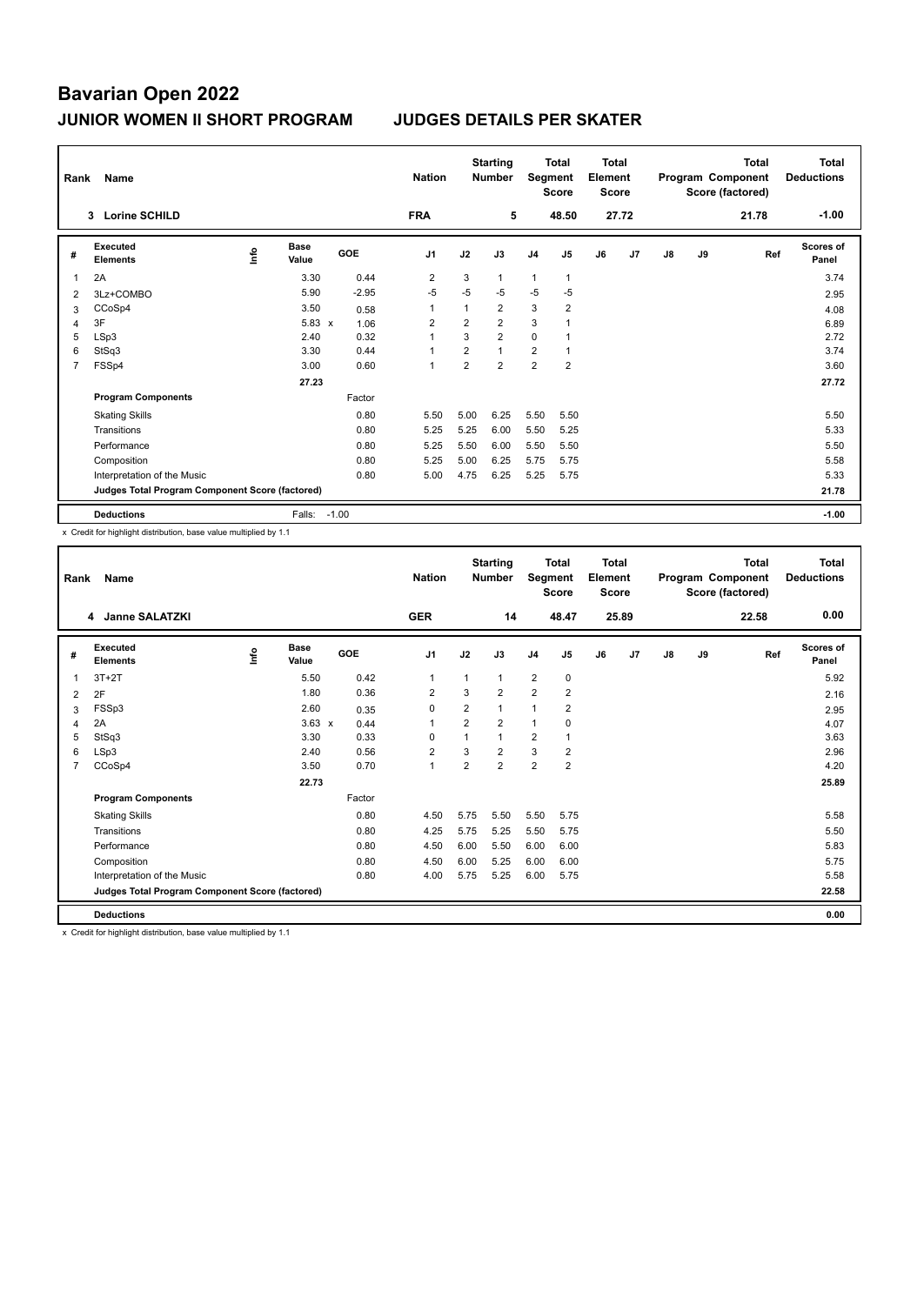| Rank           | Name                                            |      | <b>Nation</b>        |         | <b>Starting</b><br><b>Number</b> | Segment        | <b>Total</b><br><b>Score</b> | <b>Total</b><br>Element<br><b>Score</b> |                |    |       | <b>Total</b><br>Program Component<br>Score (factored) | <b>Total</b><br><b>Deductions</b> |       |                    |
|----------------|-------------------------------------------------|------|----------------------|---------|----------------------------------|----------------|------------------------------|-----------------------------------------|----------------|----|-------|-------------------------------------------------------|-----------------------------------|-------|--------------------|
|                | <b>Dani LOONSTRA</b><br>5.                      |      |                      |         | <b>NED</b>                       |                | 6                            |                                         | 46.33          |    | 26.39 |                                                       |                                   | 20.94 | $-1.00$            |
| #              | <b>Executed</b><br><b>Elements</b>              | ١nfo | <b>Base</b><br>Value | GOE     | J <sub>1</sub>                   | J2             | J3                           | J <sub>4</sub>                          | J <sub>5</sub> | J6 | J7    | $\mathsf{J}8$                                         | J9                                | Ref   | Scores of<br>Panel |
|                | $3T+2T$                                         |      | 5.50                 | 0.42    | $\overline{2}$                   |                | $\mathbf{1}$                 | $\mathbf{1}$                            | $\overline{1}$ |    |       |                                                       |                                   |       | 5.92               |
| $\overline{2}$ | 3F                                              |      | 5.30                 | $-2.65$ | $-5$                             | $-5$           | $-5$                         | $-5$                                    | $-5$           |    |       |                                                       |                                   |       | 2.65               |
| 3              | LSp3                                            |      | 2.40                 | 0.24    | 1                                |                | $\overline{2}$               | $\mathbf{1}$                            |                |    |       |                                                       |                                   |       | 2.64               |
| 4              | StSq3                                           |      | 3.30                 | 0.44    | 1                                | 1              | $\overline{2}$               | $\overline{2}$                          |                |    |       |                                                       |                                   |       | 3.74               |
| 5              | FSSp4                                           |      | 3.00                 | 0.40    | $\Omega$                         | $\overline{1}$ | $\overline{2}$               | $\overline{2}$                          |                |    |       |                                                       |                                   |       | 3.40               |
| 6              | 2A                                              |      | $3.63 \times$        | 0.44    | 1                                | $\overline{2}$ | $\overline{2}$               | $\mathbf{1}$                            | 1              |    |       |                                                       |                                   |       | 4.07               |
| $\overline{7}$ | CCoSp4                                          |      | 3.50                 | 0.47    | 1                                | $\overline{2}$ | $\mathbf{1}$                 | $\overline{2}$                          | $\overline{1}$ |    |       |                                                       |                                   |       | 3.97               |
|                |                                                 |      | 26.63                |         |                                  |                |                              |                                         |                |    |       |                                                       |                                   |       | 26.39              |
|                | <b>Program Components</b>                       |      |                      | Factor  |                                  |                |                              |                                         |                |    |       |                                                       |                                   |       |                    |
|                | <b>Skating Skills</b>                           |      |                      | 0.80    | 4.75                             | 5.00           | 6.00                         | 5.50                                    | 5.75           |    |       |                                                       |                                   |       | 5.42               |
|                | Transitions                                     |      |                      | 0.80    | 4.50                             | 4.25           | 5.50                         | 5.00                                    | 5.50           |    |       |                                                       |                                   |       | 5.00               |
|                | Performance                                     |      |                      | 0.80    | 4.75                             | 4.75           | 5.75                         | 5.25                                    | 5.50           |    |       |                                                       |                                   |       | 5.17               |
|                | Composition                                     |      |                      | 0.80    | 4.50                             | 5.00           | 5.50                         | 5.25                                    | 5.75           |    |       |                                                       |                                   |       | 5.25               |
|                | Interpretation of the Music                     |      |                      | 0.80    | 4.50                             | 5.00           | 5.75                         | 5.25                                    | 5.75           |    |       |                                                       |                                   |       | 5.33               |
|                | Judges Total Program Component Score (factored) |      |                      |         |                                  |                |                              |                                         |                |    |       |                                                       |                                   |       | 20.94              |
|                | <b>Deductions</b>                               |      | Falls:               | $-1.00$ |                                  |                |                              |                                         |                |    |       |                                                       |                                   |       | $-1.00$            |

x Credit for highlight distribution, base value multiplied by 1.1

| Rank           | Name                                            |      |                      |         | <b>Nation</b>  |                | <b>Starting</b><br><b>Number</b> | Segment        | <b>Total</b><br><b>Score</b> | <b>Total</b><br>Element<br><b>Score</b> |       |               |    | <b>Total</b><br>Program Component<br>Score (factored) | <b>Total</b><br><b>Deductions</b> |
|----------------|-------------------------------------------------|------|----------------------|---------|----------------|----------------|----------------------------------|----------------|------------------------------|-----------------------------------------|-------|---------------|----|-------------------------------------------------------|-----------------------------------|
|                | <b>Eve DUBECQ</b><br>6                          |      |                      |         | <b>FRA</b>     |                | 10                               |                | 45.87                        |                                         | 26.67 |               |    | 20.20                                                 | $-1.00$                           |
| #              | Executed<br><b>Elements</b>                     | lnfo | <b>Base</b><br>Value | GOE     | J <sub>1</sub> | J2             | J3                               | J <sub>4</sub> | J5                           | J6                                      | J7    | $\mathsf{J}8$ | J9 | Ref                                                   | <b>Scores of</b><br>Panel         |
| 1              | 3F!                                             |      | 5.30                 | $-2.65$ | $-5$           | $-5$           | $-5$                             | $-5$           | $-5$                         |                                         |       |               |    |                                                       | 2.65                              |
| 2              | FSSp4                                           |      | 3.00                 | 0.60    | $\mathbf{1}$   | $\overline{2}$ | $\overline{2}$                   | 3              | $\overline{2}$               |                                         |       |               |    |                                                       | 3.60                              |
| 3              | $3Lo+2T$                                        |      | 6.20                 | 0.00    | 0              | $-1$           | 0                                | $\pmb{0}$      | 0                            |                                         |       |               |    |                                                       | 6.20                              |
| 4              | CCoSp4                                          |      | 3.50                 | 0.47    | $\mathbf{1}$   |                | 1                                | $\overline{2}$ | $\overline{2}$               |                                         |       |               |    |                                                       | 3.97                              |
| 5              | StSq3                                           |      | 3.30                 | 0.11    | $\mathbf{1}$   | $\Omega$       | 1                                | $\mathbf 0$    | 0                            |                                         |       |               |    |                                                       | 3.41                              |
| 6              | 2A                                              |      | $3.63 \times$        | 0.33    | $\mathbf{1}$   |                | 1                                | $\mathbf{1}$   | 0                            |                                         |       |               |    |                                                       | 3.96                              |
| $\overline{7}$ | LSp3                                            |      | 2.40                 | 0.48    | $\mathbf{1}$   | $\overline{2}$ | $\overline{2}$                   | $\overline{2}$ | 2                            |                                         |       |               |    |                                                       | 2.88                              |
|                |                                                 |      | 27.33                |         |                |                |                                  |                |                              |                                         |       |               |    |                                                       | 26.67                             |
|                | <b>Program Components</b>                       |      |                      | Factor  |                |                |                                  |                |                              |                                         |       |               |    |                                                       |                                   |
|                | <b>Skating Skills</b>                           |      |                      | 0.80    | 5.00           | 5.00           | 5.50                             | 4.75           | 5.50                         |                                         |       |               |    |                                                       | 5.17                              |
|                | Transitions                                     |      |                      | 0.80    | 5.00           | 4.75           | 5.25                             | 4.75           | 5.25                         |                                         |       |               |    |                                                       | 5.00                              |
|                | Performance                                     |      |                      | 0.80    | 5.00           | 4.50           | 5.00                             | 4.75           | 5.25                         |                                         |       |               |    |                                                       | 4.92                              |
|                | Composition                                     |      |                      | 0.80    | 5.00           | 4.75           | 5.25                             | 5.00           | 5.75                         |                                         |       |               |    |                                                       | 5.08                              |
|                | Interpretation of the Music                     |      |                      | 0.80    | 5.00           | 4.50           | 5.50                             | 4.75           | 5.50                         |                                         |       |               |    |                                                       | 5.08                              |
|                | Judges Total Program Component Score (factored) |      |                      |         |                |                |                                  |                |                              |                                         |       |               |    |                                                       | 20.20                             |
|                | <b>Deductions</b>                               |      | Falls:               | $-1.00$ |                |                |                                  |                |                              |                                         |       |               |    |                                                       | $-1.00$                           |

x Credit for highlight distribution, base value multiplied by 1.1 ! Not clear edge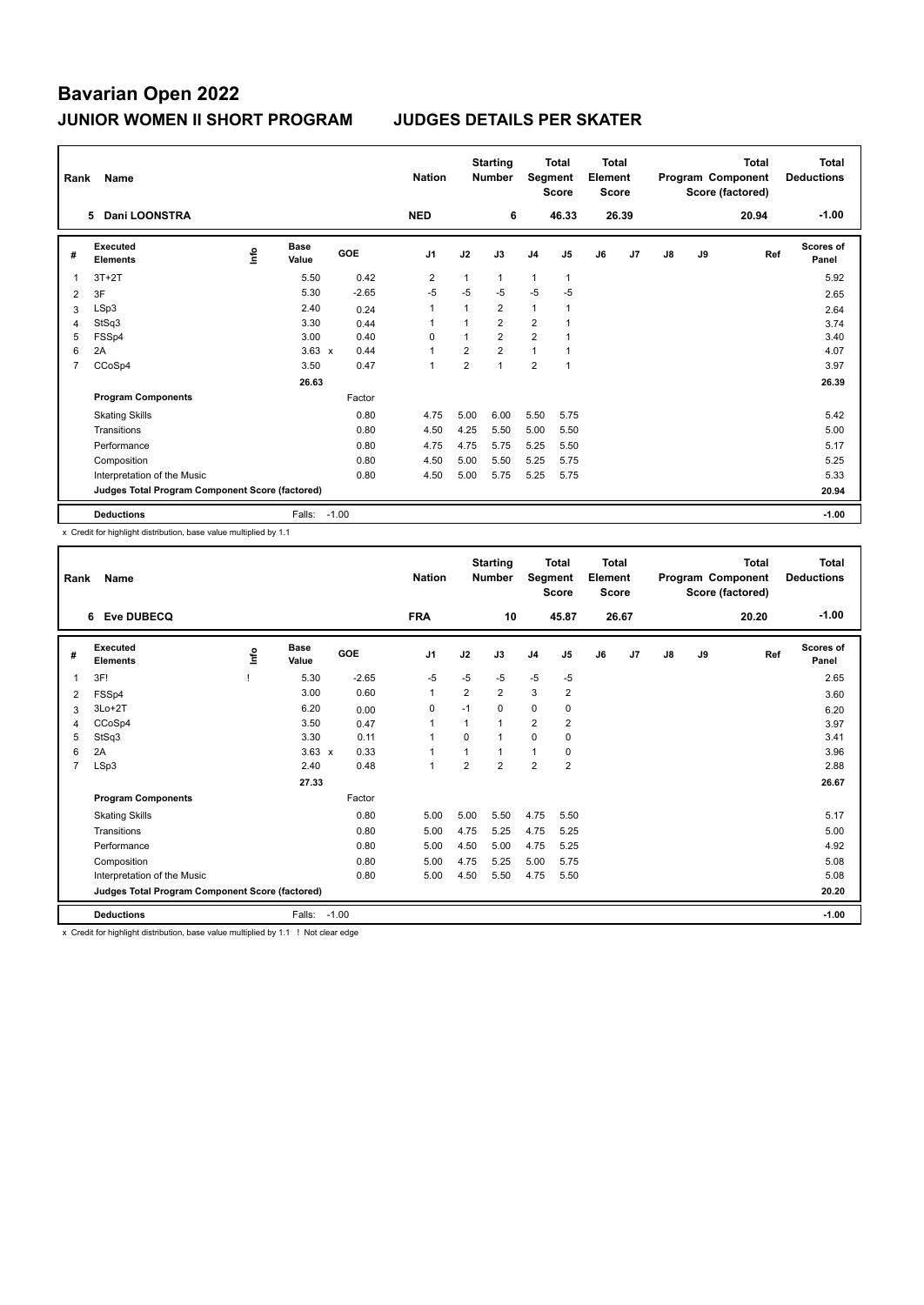| Rank | Name                                            |   | <b>Nation</b>        |         | <b>Starting</b><br><b>Number</b> |          | <b>Total</b><br>Segment<br><b>Score</b> | <b>Total</b><br>Element<br><b>Score</b> |                |    |       | <b>Total</b><br>Program Component<br>Score (factored) | Total<br><b>Deductions</b> |       |                           |
|------|-------------------------------------------------|---|----------------------|---------|----------------------------------|----------|-----------------------------------------|-----------------------------------------|----------------|----|-------|-------------------------------------------------------|----------------------------|-------|---------------------------|
|      | <b>Hannah DEMPFLE</b><br>$\overline{7}$         |   |                      |         | <b>GER</b>                       |          | 17                                      |                                         | 43.56          |    | 24.64 |                                                       |                            | 19.92 | $-1.00$                   |
| #    | Executed<br><b>Elements</b>                     | ۴ | <b>Base</b><br>Value | GOE     | J <sub>1</sub>                   | J2       | J3                                      | J <sub>4</sub>                          | J <sub>5</sub> | J6 | J7    | $\mathsf{J}8$                                         | J9                         | Ref   | <b>Scores of</b><br>Panel |
|      | $3S+2T$                                         |   | 5.60                 | 0.00    | 0                                | $\Omega$ | $\Omega$                                | $\mathbf 0$                             | 0              |    |       |                                                       |                            |       | 5.60                      |
| 2    | 3Fq                                             | q | 5.30                 | $-2.65$ | $-5$                             | $-5$     | $-5$                                    | $-5$                                    | $-5$           |    |       |                                                       |                            |       | 2.65                      |
| 3    | CSp3                                            |   | 2.30                 | 0.23    | 1                                | 1        | $\mathbf{1}$                            | $\mathbf{1}$                            | 0              |    |       |                                                       |                            |       | 2.53                      |
| 4    | 2A                                              |   | 3.30                 | 0.11    | 0                                | 1        | $\mathbf{1}$                            | 0                                       | 0              |    |       |                                                       |                            |       | 3.41                      |
| 5    | CCoSp4                                          |   | 3.50                 | 0.23    | 0                                | 1        | $\mathbf{1}$                            | 1                                       | 0              |    |       |                                                       |                            |       | 3.73                      |
| 6    | StSq3                                           |   | 3.30                 | 0.22    | 1                                | 0        | $\overline{2}$                          | $\mathbf{1}$                            | $\pmb{0}$      |    |       |                                                       |                            |       | 3.52                      |
| 7    | FSSp4                                           |   | 3.00                 | 0.20    | 0                                | 1        | $\overline{2}$                          | $\overline{1}$                          | 0              |    |       |                                                       |                            |       | 3.20                      |
|      |                                                 |   | 26.30                |         |                                  |          |                                         |                                         |                |    |       |                                                       |                            |       | 24.64                     |
|      | <b>Program Components</b>                       |   |                      | Factor  |                                  |          |                                         |                                         |                |    |       |                                                       |                            |       |                           |
|      | <b>Skating Skills</b>                           |   |                      | 0.80    | 4.50                             | 5.50     | 5.50                                    | 5.00                                    | 4.75           |    |       |                                                       |                            |       | 5.08                      |
|      | Transitions                                     |   |                      | 0.80    | 4.25                             | 5.75     | 5.25                                    | 4.75                                    | 4.25           |    |       |                                                       |                            |       | 4.75                      |
|      | Performance                                     |   |                      | 0.80    | 4.50                             | 5.25     | 5.50                                    | 5.00                                    | 4.75           |    |       |                                                       |                            |       | 5.00                      |
|      | Composition                                     |   |                      | 0.80    | 4.25                             | 5.25     | 5.25                                    | 5.00                                    | 5.00           |    |       |                                                       |                            |       | 5.08                      |
|      | Interpretation of the Music                     |   |                      | 0.80    | 4.50                             | 5.00     | 5.50                                    | 5.00                                    | 5.00           |    |       |                                                       |                            |       | 5.00                      |
|      | Judges Total Program Component Score (factored) |   |                      |         |                                  |          |                                         |                                         |                |    |       |                                                       |                            |       | 19.92                     |
|      | <b>Deductions</b>                               |   | Falls:               | $-1.00$ |                                  |          |                                         |                                         |                |    |       |                                                       |                            |       | $-1.00$                   |

q Jump landed on the quarter

| Rank           | Name<br><b>Mai HELSKE</b><br>8                  |      |                      |         | <b>Nation</b>  |                | <b>Starting</b><br><b>Number</b> | Segment        | <b>Total</b><br><b>Score</b> | Total<br>Element<br><b>Score</b> |                |    |    | <b>Total</b><br>Program Component<br>Score (factored) | <b>Total</b><br><b>Deductions</b> |
|----------------|-------------------------------------------------|------|----------------------|---------|----------------|----------------|----------------------------------|----------------|------------------------------|----------------------------------|----------------|----|----|-------------------------------------------------------|-----------------------------------|
|                |                                                 |      |                      |         | <b>FIN</b>     |                | 16                               |                | 40.99                        |                                  | 21.39          |    |    | 19.60                                                 | 0.00                              |
| #              | Executed<br><b>Elements</b>                     | lnfo | <b>Base</b><br>Value | GOE     | J <sub>1</sub> | J2             | J3                               | J <sub>4</sub> | J5                           | J6                               | J <sub>7</sub> | J8 | J9 | Ref                                                   | <b>Scores of</b><br>Panel         |
| 1              | 2A                                              |      | 3.30                 | $-0.22$ | 0              | $-1$           | $-1$                             | $-1$           | 0                            |                                  |                |    |    |                                                       | 3.08                              |
| 2              | 3F<<                                            | <<   | 1.80                 | $-0.90$ | $-5$           | $-5$           | $-5$                             | $-4$           | $-5$                         |                                  |                |    |    |                                                       | 0.90                              |
| 3              | CCoSp3                                          |      | 3.00                 | 0.00    | 0              | 0              | 0                                | 0              | 1                            |                                  |                |    |    |                                                       | 3.00                              |
| 4              | StSq3                                           |      | 3.30                 | 0.33    | 1              | 2              | 1                                | $\overline{1}$ | 0                            |                                  |                |    |    |                                                       | 3.63                              |
| 5              | $3T+2T$                                         |      | $6.05 \times$        | $-0.70$ | $-1$           | $-2$           | $-2$                             | $-3$           | $-1$                         |                                  |                |    |    |                                                       | 5.35                              |
| 6              | LSp2                                            |      | 1.90                 | 0.13    | 0              | 1              | $\Omega$                         | $\mathbf{1}$   | 1                            |                                  |                |    |    |                                                       | 2.03                              |
| $\overline{7}$ | FSSp4                                           |      | 3.00                 | 0.40    | $\mathbf 0$    | $\overline{2}$ | $\mathbf{1}$                     | $\overline{2}$ | $\mathbf{1}$                 |                                  |                |    |    |                                                       | 3.40                              |
|                |                                                 |      | 22.35                |         |                |                |                                  |                |                              |                                  |                |    |    |                                                       | 21.39                             |
|                | <b>Program Components</b>                       |      |                      | Factor  |                |                |                                  |                |                              |                                  |                |    |    |                                                       |                                   |
|                | <b>Skating Skills</b>                           |      |                      | 0.80    | 4.50           | 5.75           | 5.25                             | 4.50           | 5.00                         |                                  |                |    |    |                                                       | 4.92                              |
|                | Transitions                                     |      |                      | 0.80    | 4.25           | 6.00           | 4.75                             | 4.50           | 5.00                         |                                  |                |    |    |                                                       | 4.75                              |
|                | Performance                                     |      |                      | 0.80    | 4.50           | 5.75           | 4.75                             | 4.50           | 5.25                         |                                  |                |    |    |                                                       | 4.83                              |
|                | Composition                                     |      |                      | 0.80    | 4.50           | 6.00           | 5.00                             | 4.50           | 5.50                         |                                  |                |    |    |                                                       | 5.00                              |
|                | Interpretation of the Music                     |      |                      | 0.80    | 4.25           | 5.75           | 5.25                             | 4.50           | 5.25                         |                                  |                |    |    |                                                       | 5.00                              |
|                | Judges Total Program Component Score (factored) |      |                      |         |                |                |                                  |                |                              |                                  |                |    |    |                                                       | 19.60                             |
|                | <b>Deductions</b>                               |      |                      |         |                |                |                                  |                |                              |                                  |                |    |    |                                                       | 0.00                              |

<< Downgraded jump x Credit for highlight distribution, base value multiplied by 1.1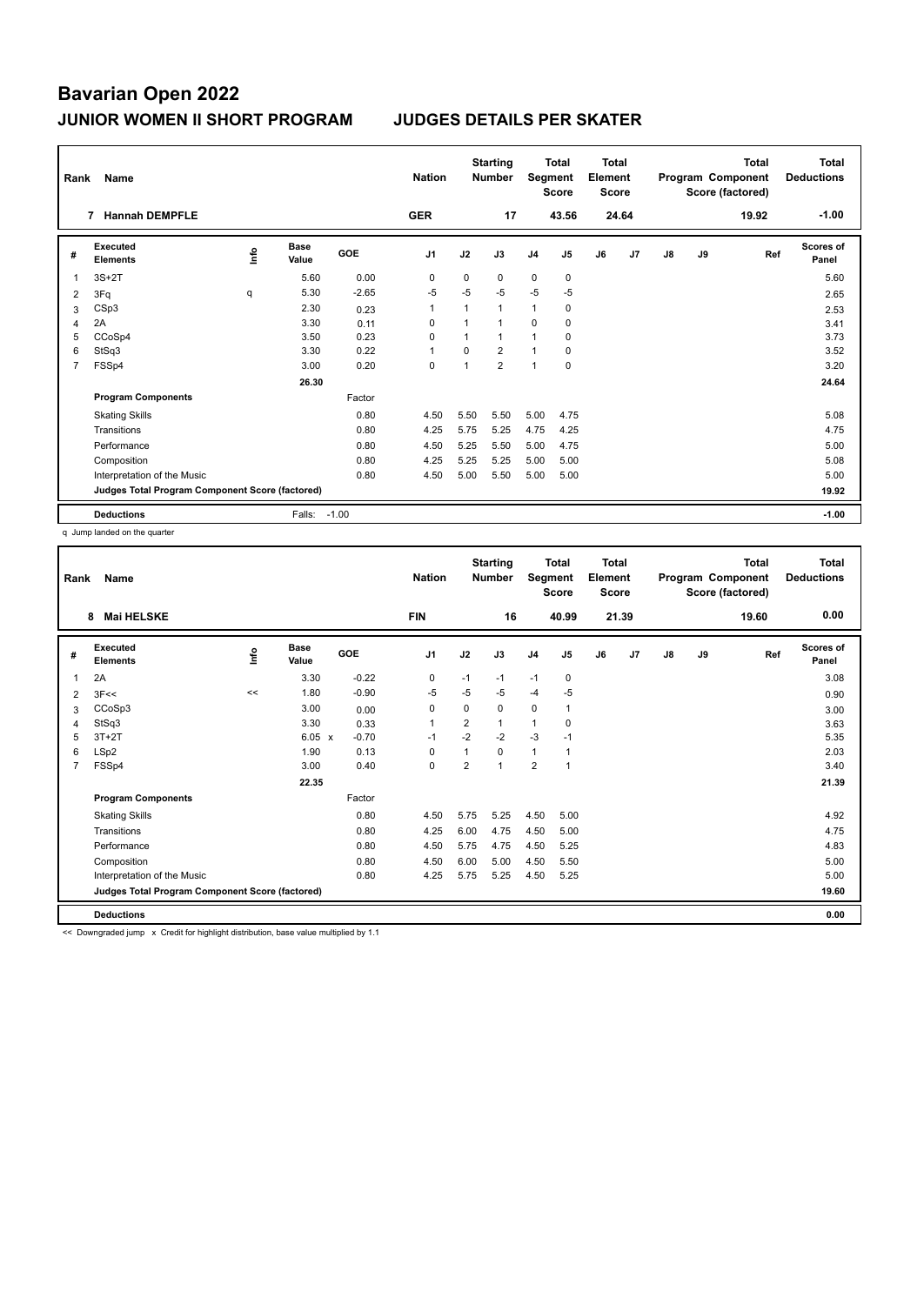| Rank | Name                                            |                     |                      |         | <b>Nation</b>  |                | <b>Starting</b><br><b>Number</b> | Segment        | <b>Total</b><br><b>Score</b> | Total<br>Element<br><b>Score</b> |       |               |    | <b>Total</b><br>Program Component<br>Score (factored) | <b>Total</b><br><b>Deductions</b> |
|------|-------------------------------------------------|---------------------|----------------------|---------|----------------|----------------|----------------------------------|----------------|------------------------------|----------------------------------|-------|---------------|----|-------------------------------------------------------|-----------------------------------|
|      | <b>Sirkku KOSKENVAARA</b><br>9                  |                     |                      |         | <b>FIN</b>     |                | 4                                |                | 40.57                        |                                  | 21.55 |               |    | 19.02                                                 | 0.00                              |
| #    | Executed<br><b>Elements</b>                     | ۴                   | <b>Base</b><br>Value | GOE     | J <sub>1</sub> | J2             | J3                               | J <sub>4</sub> | J <sub>5</sub>               | J6                               | J7    | $\mathsf{J}8$ | J9 | Ref                                                   | Scores of<br>Panel                |
|      | 2A                                              |                     | 3.30                 | 0.22    | 0              | 1              | $\mathbf 0$                      | $\mathbf{1}$   | $\mathbf{1}$                 |                                  |       |               |    |                                                       | 3.52                              |
| 2    | $3S<+2Lo$                                       | $\hat{\phantom{a}}$ | 5.14                 | $-1.03$ | $-3$           | $-3$           | $-3$                             | $-3$           | $-2$                         |                                  |       |               |    |                                                       | 4.11                              |
| 3    | FSSp3                                           |                     | 2.60                 | 0.35    | 1              | 1              | $\mathbf{1}$                     | $\overline{2}$ | $\overline{2}$               |                                  |       |               |    |                                                       | 2.95                              |
| 4    | LSp3                                            |                     | 2.40                 | 0.16    | 0              | 0              | $\mathbf{1}$                     | 1              |                              |                                  |       |               |    |                                                       | 2.56                              |
| 5    | StSq2                                           |                     | 2.60                 | 0.35    | 1              | $\overline{2}$ | $\mathbf{1}$                     | $\overline{2}$ | $\Omega$                     |                                  |       |               |    |                                                       | 2.95                              |
| 6    | 2F                                              |                     | $1.98 \times$        | 0.18    | 1              | $\overline{2}$ | $\mathbf{1}$                     | $\Omega$       | 1                            |                                  |       |               |    |                                                       | 2.16                              |
| 7    | CCoSp3                                          |                     | 3.00                 | 0.30    | 0              | $\overline{2}$ | $\mathbf{1}$                     | $\overline{1}$ | $\overline{1}$               |                                  |       |               |    |                                                       | 3.30                              |
|      |                                                 |                     | 21.02                |         |                |                |                                  |                |                              |                                  |       |               |    |                                                       | 21.55                             |
|      | <b>Program Components</b>                       |                     |                      | Factor  |                |                |                                  |                |                              |                                  |       |               |    |                                                       |                                   |
|      | <b>Skating Skills</b>                           |                     |                      | 0.80    | 4.25           | 4.75           | 5.25                             | 5.00           | 4.25                         |                                  |       |               |    |                                                       | 4.67                              |
|      | Transitions                                     |                     |                      | 0.80    | 4.25           | 4.75           | 4.75                             | 5.50           | 4.50                         |                                  |       |               |    |                                                       | 4.67                              |
|      | Performance                                     |                     |                      | 0.80    | 4.25           | 4.75           | 4.75                             | 5.25           | 4.50                         |                                  |       |               |    |                                                       | 4.67                              |
|      | Composition                                     |                     |                      | 0.80    | 4.25           | 5.00           | 5.00                             | 5.25           | 4.75                         |                                  |       |               |    |                                                       | 4.92                              |
|      | Interpretation of the Music                     |                     |                      | 0.80    | 4.00           | 5.00           | 5.00                             | 5.00           | 4.50                         |                                  |       |               |    |                                                       | 4.83                              |
|      | Judges Total Program Component Score (factored) |                     |                      |         |                |                |                                  |                |                              |                                  |       |               |    |                                                       | 19.02                             |
|      | <b>Deductions</b>                               |                     |                      |         |                |                |                                  |                |                              |                                  |       |               |    |                                                       | 0.00                              |

< Under-rotated jump x Credit for highlight distribution, base value multiplied by 1.1

| Rank | Name                                            |      |                      |         | <b>Nation</b>  |                | <b>Starting</b><br><b>Number</b> | Segment        | <b>Total</b><br><b>Score</b> | Total<br>Element<br><b>Score</b> |       |    |    | Total<br>Program Component<br>Score (factored) | <b>Total</b><br><b>Deductions</b> |
|------|-------------------------------------------------|------|----------------------|---------|----------------|----------------|----------------------------------|----------------|------------------------------|----------------------------------|-------|----|----|------------------------------------------------|-----------------------------------|
|      | Elisabeth JÄGER<br>10                           |      |                      |         | <b>GER</b>     |                | 1                                |                | 37.63                        |                                  | 19.95 |    |    | 17.68                                          | 0.00                              |
| #    | Executed<br><b>Elements</b>                     | lnfo | <b>Base</b><br>Value | GOE     | J <sub>1</sub> | J2             | J3                               | J <sub>4</sub> | J <sub>5</sub>               | J6                               | J7    | J8 | J9 | Ref                                            | <b>Scores of</b><br>Panel         |
| 1    | 2A                                              |      | 3.30                 | $-0.44$ | $-1$           | $-2$           | $-1$                             | $-2$           | $-1$                         |                                  |       |    |    |                                                | 2.86                              |
| 2    | $3T+2T$                                         |      | 5.50                 | $-1.40$ | $-4$           | $-2$           | $-2$                             | $-4$           | $-4$                         |                                  |       |    |    |                                                | 4.10                              |
| 3    | LSp3                                            |      | 2.40                 | $-0.16$ | 0              | $-1$           | 0                                | $-3$           | $-1$                         |                                  |       |    |    |                                                | 2.24                              |
| 4    | 2F                                              |      | 1.98 x               | 0.18    | 1              | $\overline{2}$ | 1                                | 1              | 1                            |                                  |       |    |    |                                                | 2.16                              |
| 5    | FSSp4                                           |      | 3.00                 | 0.30    | $\Omega$       | $\overline{2}$ |                                  |                |                              |                                  |       |    |    |                                                | 3.30                              |
| 6    | StSq3                                           |      | 3.30                 | 0.11    | 0              | 0              | 1                                | 1              | $-1$                         |                                  |       |    |    |                                                | 3.41                              |
| 7    | CCoSp2V                                         |      | 1.88                 | 0.00    | 0              | $-1$           | 1                                | 1              | $-1$                         |                                  |       |    |    |                                                | 1.88                              |
|      |                                                 |      | 21.36                |         |                |                |                                  |                |                              |                                  |       |    |    |                                                | 19.95                             |
|      | <b>Program Components</b>                       |      |                      | Factor  |                |                |                                  |                |                              |                                  |       |    |    |                                                |                                   |
|      | <b>Skating Skills</b>                           |      |                      | 0.80    | 4.25           | 4.00           | 5.00                             | 4.75           | 4.25                         |                                  |       |    |    |                                                | 4.42                              |
|      | Transitions                                     |      |                      | 0.80    | 4.00           | 4.00           | 4.75                             | 4.75           | 4.00                         |                                  |       |    |    |                                                | 4.25                              |
|      | Performance                                     |      |                      | 0.80    | 4.25           | 4.25           | 4.75                             | 4.75           | 4.00                         |                                  |       |    |    |                                                | 4.42                              |
|      | Composition                                     |      |                      | 0.80    | 4.25           | 4.25           | 5.00                             | 4.75           | 4.25                         |                                  |       |    |    |                                                | 4.42                              |
|      | Interpretation of the Music                     |      |                      | 0.80    | 4.00           | 4.50           | 5.25                             | 4.75           | 4.50                         |                                  |       |    |    |                                                | 4.58                              |
|      | Judges Total Program Component Score (factored) |      |                      |         |                |                |                                  |                |                              |                                  |       |    |    |                                                | 17.68                             |
|      | <b>Deductions</b>                               |      |                      |         |                |                |                                  |                |                              |                                  |       |    |    |                                                | 0.00                              |

x Credit for highlight distribution, base value multiplied by 1.1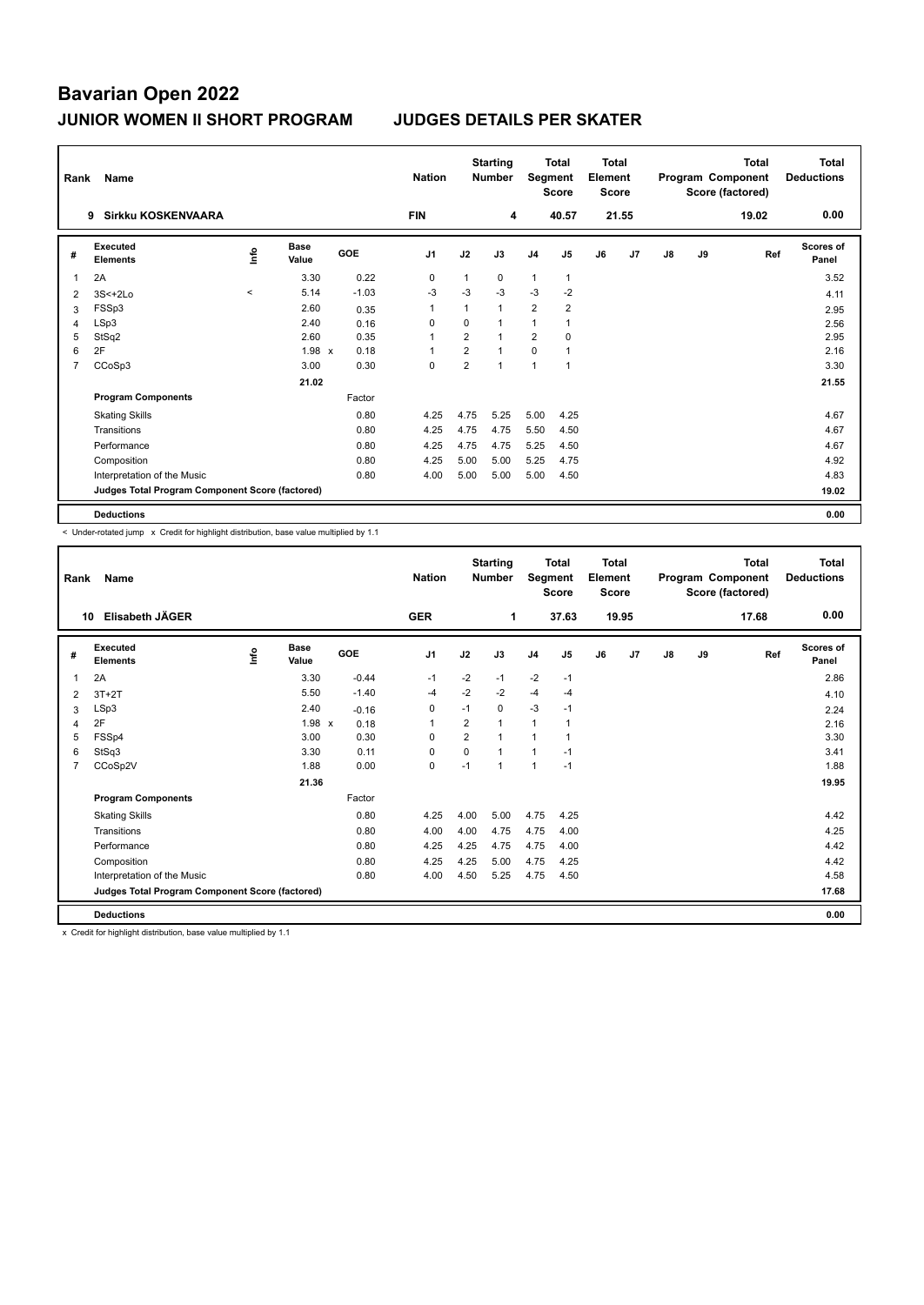| Rank           | Name                                            |                     |               |         | <b>Nation</b>  |                | <b>Starting</b><br><b>Number</b> |                | <b>Total</b><br>Segment<br><b>Score</b> | <b>Total</b><br>Element<br>Score |       |               |    | <b>Total</b><br>Program Component<br>Score (factored) | Total<br><b>Deductions</b> |
|----------------|-------------------------------------------------|---------------------|---------------|---------|----------------|----------------|----------------------------------|----------------|-----------------------------------------|----------------------------------|-------|---------------|----|-------------------------------------------------------|----------------------------|
|                | <b>Lois LIBREGTS</b><br>11                      |                     |               |         | <b>NED</b>     |                | 13                               |                | 37.38                                   |                                  | 20.06 |               |    | 17.32                                                 | 0.00                       |
| #              | Executed<br><b>Elements</b>                     | ١nfo                | Base<br>Value | GOE     | J <sub>1</sub> | J2             | J3                               | J <sub>4</sub> | J <sub>5</sub>                          | J6                               | J7    | $\mathsf{J}8$ | J9 | Ref                                                   | Scores of<br>Panel         |
|                | 2A<                                             | $\hat{\phantom{a}}$ | 2.64          | $-0.70$ | $-2$           | $-3$           | $-3$                             | $-2$           | $-5$                                    |                                  |       |               |    |                                                       | 1.94                       |
| 2              | $2Lz!+2Lo$                                      |                     | 3.80          | $-0.70$ | $-4$           | $-3$           | $-3$                             | $-3$           | $-4$                                    |                                  |       |               |    |                                                       | 3.10                       |
| 3              | CCoSp4                                          |                     | 3.50          | 0.35    | 0              | 1              | $\mathbf{1}$                     | $\mathbf{1}$   | 1                                       |                                  |       |               |    |                                                       | 3.85                       |
| 4              | StSq3                                           |                     | 3.30          | 0.11    | 1              | 1              | $\mathbf 0$                      | 0              | $-1$                                    |                                  |       |               |    |                                                       | 3.41                       |
| 5              | 2F                                              |                     | $1.98 \times$ | 0.12    | 1              | 1              | 1                                | $\Omega$       | $\mathbf 0$                             |                                  |       |               |    |                                                       | 2.10                       |
| 6              | FSSp3                                           |                     | 2.60          | 0.09    | $\Omega$       | 1              | 1                                | $\Omega$       | 0                                       |                                  |       |               |    |                                                       | 2.69                       |
| $\overline{7}$ | LSp4                                            |                     | 2.70          | 0.27    | 0              | $\overline{2}$ |                                  | $\overline{1}$ | $\overline{1}$                          |                                  |       |               |    |                                                       | 2.97                       |
|                |                                                 |                     | 20.52         |         |                |                |                                  |                |                                         |                                  |       |               |    |                                                       | 20.06                      |
|                | <b>Program Components</b>                       |                     |               | Factor  |                |                |                                  |                |                                         |                                  |       |               |    |                                                       |                            |
|                | <b>Skating Skills</b>                           |                     |               | 0.80    | 4.25           | 4.50           | 4.50                             | 4.25           | 4.00                                    |                                  |       |               |    |                                                       | 4.33                       |
|                | Transitions                                     |                     |               | 0.80    | 4.25           | 5.00           | 4.25                             | 4.25           | 3.50                                    |                                  |       |               |    |                                                       | 4.25                       |
|                | Performance                                     |                     |               | 0.80    | 4.25           | 4.75           | 4.25                             | 4.50           | 3.75                                    |                                  |       |               |    |                                                       | 4.33                       |
|                | Composition                                     |                     |               | 0.80    | 4.00           | 4.50           | 4.25                             | 4.50           | 4.00                                    |                                  |       |               |    |                                                       | 4.25                       |
|                | Interpretation of the Music                     |                     |               | 0.80    | 4.25           | 4.75           | 4.75                             | 4.50           | 4.00                                    |                                  |       |               |    |                                                       | 4.50                       |
|                | Judges Total Program Component Score (factored) |                     |               |         |                |                |                                  |                |                                         |                                  |       |               |    |                                                       | 17.32                      |
|                | <b>Deductions</b>                               |                     |               |         |                |                |                                  |                |                                         |                                  |       |               |    |                                                       | 0.00                       |

< Under-rotated jump x Credit for highlight distribution, base value multiplied by 1.1 ! Not clear edge

| Rank | <b>Name</b><br>Eva BALDUZZI<br>12               |          |             |         | <b>Nation</b><br><b>GER</b> |                | <b>Starting</b><br><b>Number</b><br>9 | Segment        | <b>Total</b><br><b>Score</b><br>37.03 | <b>Total</b><br>Element<br><b>Score</b> | 19.69          |    |    | <b>Total</b><br>Program Component<br>Score (factored)<br>18.34 | <b>Total</b><br><b>Deductions</b><br>$-1.00$ |
|------|-------------------------------------------------|----------|-------------|---------|-----------------------------|----------------|---------------------------------------|----------------|---------------------------------------|-----------------------------------------|----------------|----|----|----------------------------------------------------------------|----------------------------------------------|
|      | Executed                                        |          | <b>Base</b> | GOE     |                             |                |                                       |                |                                       |                                         |                |    |    |                                                                | Scores of                                    |
| #    | <b>Elements</b>                                 | lnfo     | Value       |         | J <sub>1</sub>              | J2             | J3                                    | J <sub>4</sub> | J <sub>5</sub>                        | J6                                      | J <sub>7</sub> | J8 | J9 | Ref                                                            | Panel                                        |
|      | 3S<+COMBO                                       | $\hat{}$ | 3.44        | $-1.72$ | $-5$                        | $-5$           | $-5$                                  | $-5$           | $-5$                                  |                                         |                |    |    |                                                                | 1.72                                         |
| 2    | 2A                                              |          | 3.30        | $-0.11$ | 0                           | $-1$           | 0                                     | $\mathbf 0$    | $-2$                                  |                                         |                |    |    |                                                                | 3.19                                         |
| 3    | FSSp4                                           |          | 3.00        | 0.20    | 0                           | 0              | 1                                     | $\mathbf{1}$   | $\mathbf{1}$                          |                                         |                |    |    |                                                                | 3.20                                         |
| 4    | CSp4                                            |          | 2.60        | 0.09    | $\mathbf 1$                 | $-1$           | 1                                     | $\mathbf 0$    | 0                                     |                                         |                |    |    |                                                                | 2.69                                         |
| 5    | 2F                                              |          | 1.98 x      | 0.12    | 0                           | $\overline{2}$ | 1                                     | $\mathbf 0$    | 1                                     |                                         |                |    |    |                                                                | 2.10                                         |
| 6    | StSq3                                           |          | 3.30        | 0.11    | $\Omega$                    | $\Omega$       | $\mathbf{1}$                          | $\overline{2}$ | $\Omega$                              |                                         |                |    |    |                                                                | 3.41                                         |
| 7    | CCoSp4                                          |          | 3.50        | $-0.12$ | 0                           | $-1$           | 0                                     | $-1$           | 0                                     |                                         |                |    |    |                                                                | 3.38                                         |
|      |                                                 |          | 21.12       |         |                             |                |                                       |                |                                       |                                         |                |    |    |                                                                | 19.69                                        |
|      | <b>Program Components</b>                       |          |             | Factor  |                             |                |                                       |                |                                       |                                         |                |    |    |                                                                |                                              |
|      | <b>Skating Skills</b>                           |          |             | 0.80    | 4.25                        | 4.75           | 5.00                                  | 4.50           | 4.50                                  |                                         |                |    |    |                                                                | 4.58                                         |
|      | Transitions                                     |          |             | 0.80    | 4.00                        | 4.50           | 4.50                                  | 4.50           | 4.00                                  |                                         |                |    |    |                                                                | 4.33                                         |
|      | Performance                                     |          |             | 0.80    | 4.00                        | 5.25           | 4.75                                  | 4.75           | 4.50                                  |                                         |                |    |    |                                                                | 4.67                                         |
|      | Composition                                     |          |             | 0.80    | 4.25                        | 4.75           | 4.50                                  | 4.75           | 4.75                                  |                                         |                |    |    |                                                                | 4.67                                         |
|      | Interpretation of the Music                     |          |             | 0.80    | 4.00                        | 5.00           | 4.75                                  | 4.75           | 4.50                                  |                                         |                |    |    |                                                                | 4.67                                         |
|      | Judges Total Program Component Score (factored) |          |             |         |                             |                |                                       |                |                                       |                                         |                |    |    |                                                                | 18.34                                        |
|      | <b>Deductions</b>                               |          | Falls:      | $-1.00$ |                             |                |                                       |                |                                       |                                         |                |    |    |                                                                | $-1.00$                                      |

< Under-rotated jump x Credit for highlight distribution, base value multiplied by 1.1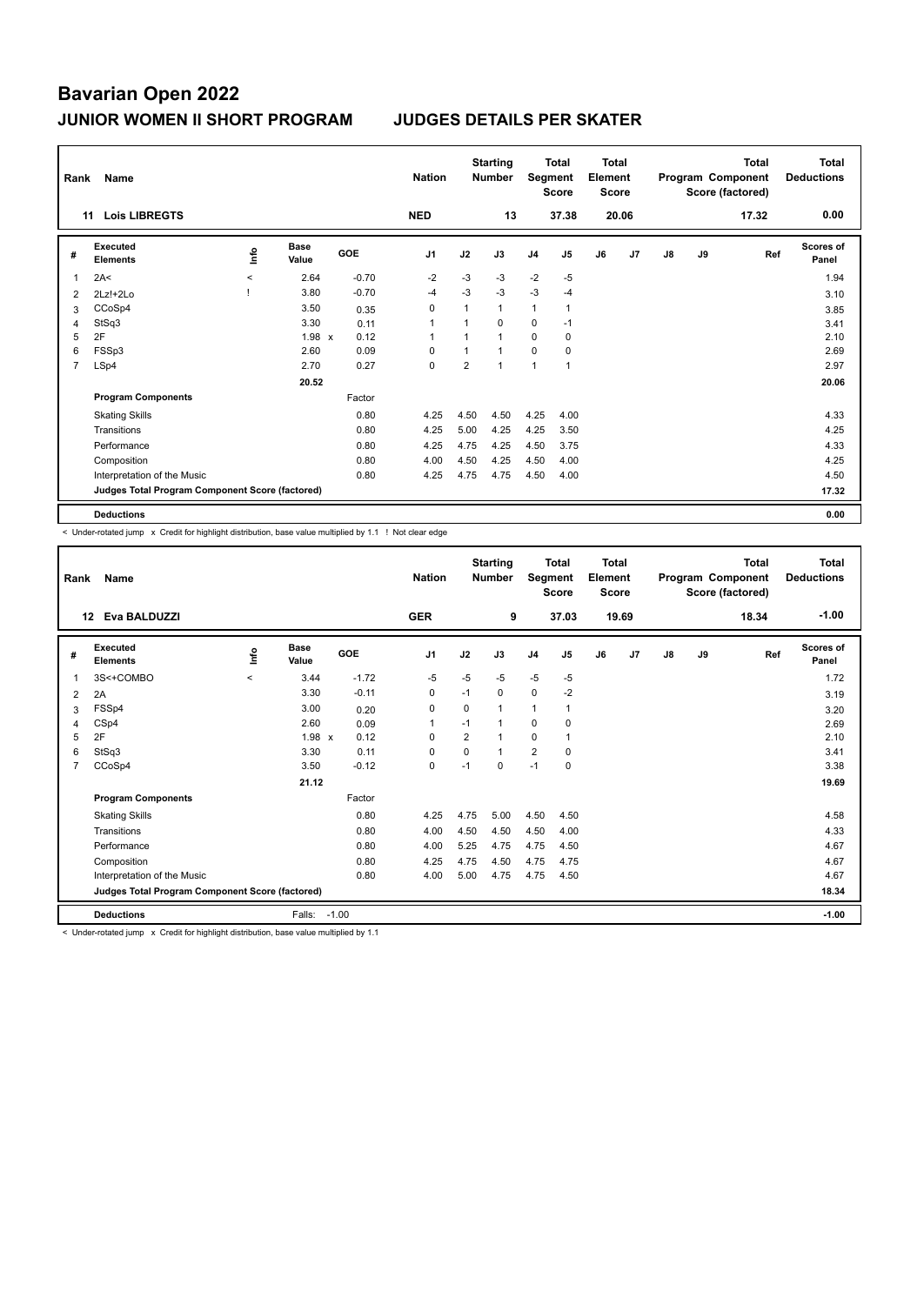|                | Rank<br>Name                                    |      |                      |         | <b>Nation</b>  |                | <b>Starting</b><br><b>Number</b> |                | <b>Total</b><br>Segment<br><b>Score</b> |    | <b>Total</b><br>Element<br><b>Score</b> |               |    | <b>Total</b><br>Program Component<br>Score (factored) | <b>Total</b><br><b>Deductions</b> |
|----------------|-------------------------------------------------|------|----------------------|---------|----------------|----------------|----------------------------------|----------------|-----------------------------------------|----|-----------------------------------------|---------------|----|-------------------------------------------------------|-----------------------------------|
|                | <b>Leah-Sophie BECK</b><br>13                   |      |                      |         | <b>GER</b>     |                | 15                               |                | 34.93                                   |    | 18.81                                   |               |    | 17.12                                                 | $-1.00$                           |
| #              | Executed<br><b>Elements</b>                     | ١nfo | <b>Base</b><br>Value | GOE     | J <sub>1</sub> | J2             | J3                               | J <sub>4</sub> | J <sub>5</sub>                          | J6 | J7                                      | $\mathsf{J}8$ | J9 | Ref                                                   | Scores of<br>Panel                |
|                | 2A                                              |      | 3.30                 | $-1.65$ | $-5$           | $-5$           | $-5$                             | $-5$           | $-5$                                    |    |                                         |               |    |                                                       | 1.65                              |
| $\overline{2}$ | 2Lo+2Lo                                         |      | 3.40                 | 0.00    | 0              | 0              | $\mathbf{1}$                     | 0              | 0                                       |    |                                         |               |    |                                                       | 3.40                              |
| 3              | FSSp3                                           |      | 2.60                 | 0.00    | 0              | 0              | $-2$                             | $\mathbf 0$    | 0                                       |    |                                         |               |    |                                                       | 2.60                              |
| 4              | StSq3                                           |      | 3.30                 | 0.00    | 0              | 0              | $\mathbf 0$                      | $\mathbf{1}$   | 0                                       |    |                                         |               |    |                                                       | 3.30                              |
| 5              | 2F                                              |      | $1.98 \times$        | 0.12    | 1              | $\overline{1}$ | $\mathbf{1}$                     | $\Omega$       | $\mathbf 0$                             |    |                                         |               |    |                                                       | 2.10                              |
| 6              | LSp3                                            |      | 2.40                 | 0.16    | 0              | 1              | $\mathbf{1}$                     | $\mathbf 0$    | 1                                       |    |                                         |               |    |                                                       | 2.56                              |
| $\overline{7}$ | CCoSp3                                          |      | 3.00                 | 0.20    | 0              | 1              | $\mathbf 0$                      | $\mathbf{1}$   | $\overline{1}$                          |    |                                         |               |    |                                                       | 3.20                              |
|                |                                                 |      | 19.98                |         |                |                |                                  |                |                                         |    |                                         |               |    |                                                       | 18.81                             |
|                | <b>Program Components</b>                       |      |                      | Factor  |                |                |                                  |                |                                         |    |                                         |               |    |                                                       |                                   |
|                | <b>Skating Skills</b>                           |      |                      | 0.80    | 4.25           | 4.50           | 4.75                             | 4.25           | 4.25                                    |    |                                         |               |    |                                                       | 4.33                              |
|                | Transitions                                     |      |                      | 0.80    | 4.00           | 4.75           | 4.50                             | 4.25           | 4.00                                    |    |                                         |               |    |                                                       | 4.25                              |
|                | Performance                                     |      |                      | 0.80    | 4.00           | 4.50           | 4.25                             | 4.50           | 4.25                                    |    |                                         |               |    |                                                       | 4.33                              |
|                | Composition                                     |      |                      | 0.80    | 4.00           | 4.50           | 4.50                             | 4.25           | 4.25                                    |    |                                         |               |    |                                                       | 4.33                              |
|                | Interpretation of the Music                     |      |                      | 0.80    | 4.00           | 4.25           | 4.25                             | 4.50           | 4.00                                    |    |                                         |               |    |                                                       | 4.17                              |
|                | Judges Total Program Component Score (factored) |      |                      |         |                |                |                                  |                |                                         |    |                                         |               |    |                                                       | 17.12                             |
|                | <b>Deductions</b>                               |      | Falls:               | $-1.00$ |                |                |                                  |                |                                         |    |                                         |               |    |                                                       | $-1.00$                           |

x Credit for highlight distribution, base value multiplied by 1.1

| Rank           | Name                                            |      |                      |            | <b>Nation</b>  |          | <b>Starting</b><br><b>Number</b> | Segment        | <b>Total</b><br><b>Score</b> | <b>Total</b><br>Element<br><b>Score</b> |                |               |    | <b>Total</b><br>Program Component<br>Score (factored) | <b>Total</b><br><b>Deductions</b> |
|----------------|-------------------------------------------------|------|----------------------|------------|----------------|----------|----------------------------------|----------------|------------------------------|-----------------------------------------|----------------|---------------|----|-------------------------------------------------------|-----------------------------------|
|                | <b>Jane KNOESTER</b><br>14                      |      |                      |            | <b>NED</b>     |          | 11                               |                | 32.26                        |                                         | 15.68          |               |    | 16.58                                                 | 0.00                              |
| #              | Executed<br><b>Elements</b>                     | Info | <b>Base</b><br>Value | <b>GOE</b> | J <sub>1</sub> | J2       | J3                               | J <sub>4</sub> | J5                           | J6                                      | J <sub>7</sub> | $\mathsf{J}8$ | J9 | Ref                                                   | <b>Scores of</b><br>Panel         |
| 1              | 2A<<                                            | <<   | 1.10                 | $-0.40$    | $-4$           | -4       | $-3$                             | $-3$           | $-4$                         |                                         |                |               |    |                                                       | 0.70                              |
| 2              | 2Lz+2Loq                                        | q    | 3.80                 | $-0.84$    | $-4$           | $-3$     | $-4$                             | $-4$           | $-5$                         |                                         |                |               |    |                                                       | 2.96                              |
| 3              | FSSp2                                           |      | 2.30                 | $-0.46$    | $-2$           | $-3$     | $-1$                             | $-2$           | $-2$                         |                                         |                |               |    |                                                       | 1.84                              |
| $\overline{4}$ | StSq3                                           |      | 3.30                 | $-0.11$    | 0              | $-1$     | 0                                | $\mathbf{1}$   | $-1$                         |                                         |                |               |    |                                                       | 3.19                              |
| 5              | LSp1                                            |      | 1.50                 | $-0.05$    | $\Omega$       | $-1$     | 0                                | $\mathbf 0$    | $-1$                         |                                         |                |               |    |                                                       | 1.45                              |
| 6              | 2F                                              |      | $1.98 \times$        | 0.06       | $\mathbf 0$    |          | 1                                | $\mathbf 0$    | 0                            |                                         |                |               |    |                                                       | 2.04                              |
| $\overline{7}$ | CCoSp4                                          |      | 3.50                 | 0.00       | $\mathbf 0$    | $\Omega$ | 1                                | $\mathbf 0$    | 0                            |                                         |                |               |    |                                                       | 3.50                              |
|                |                                                 |      | 17.48                |            |                |          |                                  |                |                              |                                         |                |               |    |                                                       | 15.68                             |
|                | <b>Program Components</b>                       |      |                      | Factor     |                |          |                                  |                |                              |                                         |                |               |    |                                                       |                                   |
|                | <b>Skating Skills</b>                           |      |                      | 0.80       | 4.00           | 4.50     | 4.50                             | 4.50           | 3.75                         |                                         |                |               |    |                                                       | 4.33                              |
|                | Transitions                                     |      |                      | 0.80       | 3.50           | 4.50     | 4.25                             | 4.25           | 3.50                         |                                         |                |               |    |                                                       | 4.00                              |
|                | Performance                                     |      |                      | 0.80       | 4.00           | 4.25     | 4.00                             | 4.25           | 3.75                         |                                         |                |               |    |                                                       | 4.08                              |
|                | Composition                                     |      |                      | 0.80       | 4.00           | 4.25     | 4.50                             | 4.50           | 4.00                         |                                         |                |               |    |                                                       | 4.25                              |
|                | Interpretation of the Music                     |      |                      | 0.80       | 3.75           | 4.00     | 4.25                             | 4.50           | 4.00                         |                                         |                |               |    |                                                       | 4.08                              |
|                | Judges Total Program Component Score (factored) |      |                      |            |                |          |                                  |                |                              |                                         |                |               |    |                                                       | 16.58                             |
|                | <b>Deductions</b>                               |      |                      |            |                |          |                                  |                |                              |                                         |                |               |    |                                                       | 0.00                              |
|                | -                                               |      |                      | .          | .<br>$\sim$    |          |                                  |                |                              |                                         |                |               |    |                                                       |                                   |

<< Downgraded jump x Credit for highlight distribution, base value multiplied by 1.1 q Jump landed on the quarter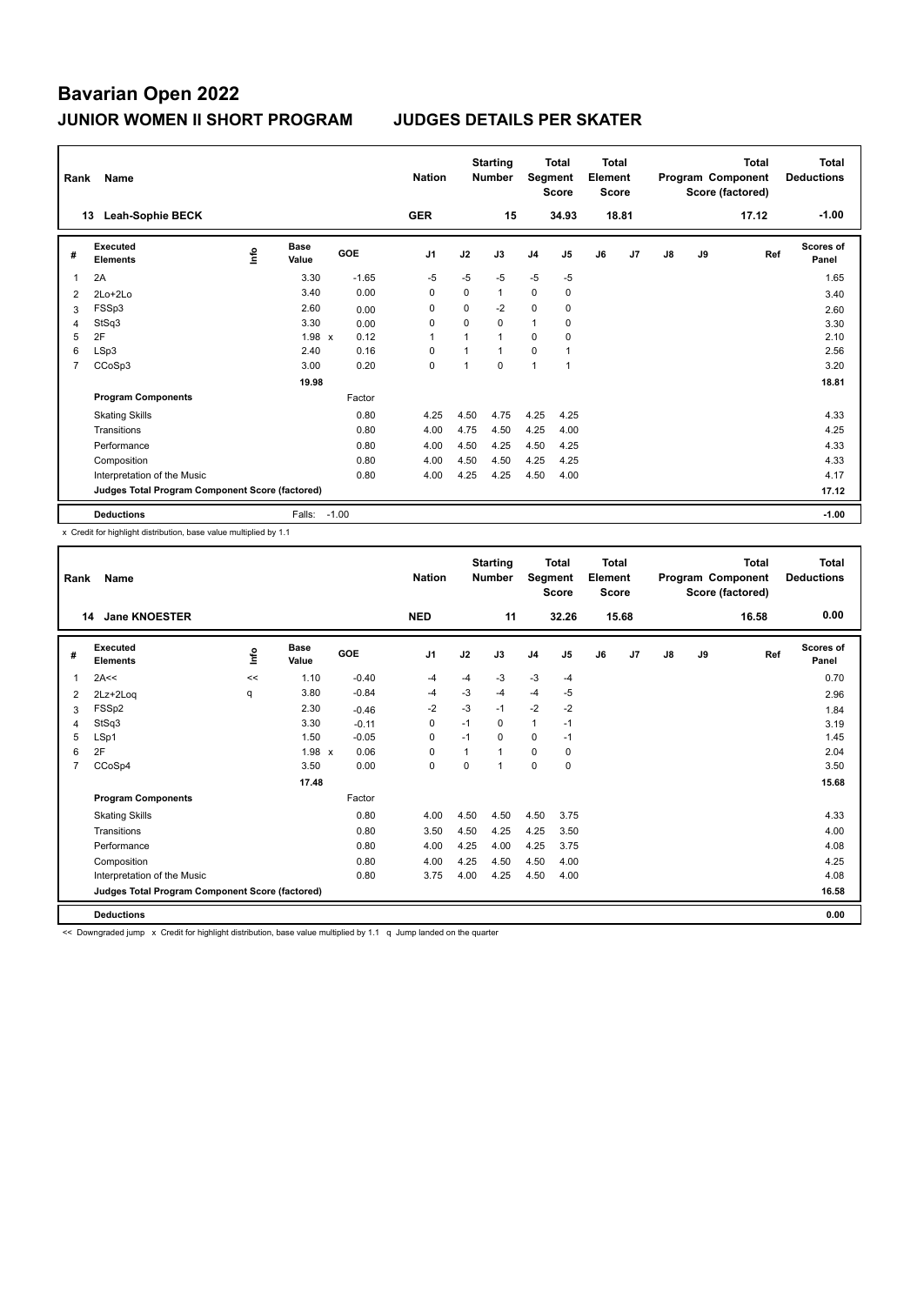| Rank           | Name                                            |      |                      |         | <b>Nation</b>  |                | <b>Starting</b><br><b>Number</b> |                | <b>Total</b><br>Segment<br><b>Score</b> | <b>Total</b><br>Element<br><b>Score</b> |       |               |    | <b>Total</b><br>Program Component<br>Score (factored) | <b>Total</b><br><b>Deductions</b> |
|----------------|-------------------------------------------------|------|----------------------|---------|----------------|----------------|----------------------------------|----------------|-----------------------------------------|-----------------------------------------|-------|---------------|----|-------------------------------------------------------|-----------------------------------|
|                | <b>Mariella WALLNER</b><br>15                   |      |                      |         | <b>GER</b>     |                | $\mathbf{2}$                     |                | 31.89                                   |                                         | 15.77 |               |    | 16.12                                                 | 0.00                              |
| #              | Executed<br><b>Elements</b>                     | ١nfo | <b>Base</b><br>Value | GOE     | J <sub>1</sub> | J2             | J3                               | J <sub>4</sub> | J <sub>5</sub>                          | J6                                      | J7    | $\mathsf{J}8$ | J9 | Ref                                                   | <b>Scores of</b><br>Panel         |
| -1             | 2A<<                                            | <<   | 1.10                 | $-0.40$ | $-4$           | $-4$           | $-3$                             | $-3$           | $-4$                                    |                                         |       |               |    |                                                       | 0.70                              |
| $\overline{2}$ | 2F                                              |      | 1.80                 | 0.18    | 1              | $\overline{2}$ | $\mathbf{1}$                     | $\overline{1}$ | 1                                       |                                         |       |               |    |                                                       | 1.98                              |
| 3              | CCoSp3V                                         |      | 2.25                 | 0.15    | 0              | 1              | 0                                | 1              | 1                                       |                                         |       |               |    |                                                       | 2.40                              |
| 4              | 2Lz!+2T                                         |      | $3.74 \times$        | $-0.21$ | $-2$           | $-1$           | $-1$                             | $-1$           | $-1$                                    |                                         |       |               |    |                                                       | 3.53                              |
| 5              | FSSp3                                           |      | 2.60                 | 0.00    | $\Omega$       | $\mathbf{1}$   | $\Omega$                         | 0              | $-1$                                    |                                         |       |               |    |                                                       | 2.60                              |
| 6              | LSp2                                            |      | 1.90                 | 0.06    | $\Omega$       | 0              | $\mathbf{1}$                     | $\mathbf 0$    | $\overline{1}$                          |                                         |       |               |    |                                                       | 1.96                              |
| $\overline{7}$ | StSq2                                           |      | 2.60                 | 0.00    | 0              | $-1$           | $\Omega$                         | 0              | 0                                       |                                         |       |               |    |                                                       | 2.60                              |
|                |                                                 |      | 15.99                |         |                |                |                                  |                |                                         |                                         |       |               |    |                                                       | 15.77                             |
|                | <b>Program Components</b>                       |      |                      | Factor  |                |                |                                  |                |                                         |                                         |       |               |    |                                                       |                                   |
|                | <b>Skating Skills</b>                           |      |                      | 0.80    | 3.75           | 3.75           | 4.50                             | 4.25           | 4.50                                    |                                         |       |               |    |                                                       | 4.17                              |
|                | Transitions                                     |      |                      | 0.80    | 3.50           | 3.50           | 4.00                             | 4.00           | 4.00                                    |                                         |       |               |    |                                                       | 3.83                              |
|                | Performance                                     |      |                      | 0.80    | 4.00           | 4.00           | 4.00                             | 4.25           | 4.00                                    |                                         |       |               |    |                                                       | 4.00                              |
|                | Composition                                     |      |                      | 0.80    | 4.00           | 4.00           | 4.25                             | 4.00           | 4.25                                    |                                         |       |               |    |                                                       | 4.08                              |
|                | Interpretation of the Music                     |      |                      | 0.80    | 4.00           | 3.50           | 4.00                             | 4.25           | 4.25                                    |                                         |       |               |    |                                                       | 4.08                              |
|                | Judges Total Program Component Score (factored) |      |                      |         |                |                |                                  |                |                                         |                                         |       |               |    |                                                       | 16.12                             |
|                | <b>Deductions</b>                               |      |                      |         |                |                |                                  |                |                                         |                                         |       |               |    |                                                       | 0.00                              |

<< Downgraded jump x Credit for highlight distribution, base value multiplied by 1.1 ! Not clear edge

| Rank           | Name                                            |         |                      |         | <b>Nation</b>  |                | <b>Starting</b><br><b>Number</b> | Segment        | <b>Total</b><br><b>Score</b> | Total<br>Element<br><b>Score</b> |       |               |    | Total<br>Program Component<br>Score (factored) | <b>Total</b><br><b>Deductions</b> |
|----------------|-------------------------------------------------|---------|----------------------|---------|----------------|----------------|----------------------------------|----------------|------------------------------|----------------------------------|-------|---------------|----|------------------------------------------------|-----------------------------------|
|                | Zoe TRAFELA<br>16                               |         |                      |         | <b>GER</b>     |                | 3                                |                | 31.60                        |                                  | 14.74 |               |    | 16.86                                          | 0.00                              |
| #              | Executed<br><b>Elements</b>                     | ١nf٥    | <b>Base</b><br>Value | GOE     | J <sub>1</sub> | J2             | J3                               | J <sub>4</sub> | J <sub>5</sub>               | J6                               | J7    | $\mathsf{J}8$ | J9 | Ref                                            | <b>Scores of</b><br>Panel         |
| 1              | 1Lz*+COMBO                                      | $\star$ | 0.00                 | 0.00    |                |                |                                  |                | $\overline{\phantom{a}}$     |                                  |       |               |    |                                                | 0.00                              |
| $\overline{2}$ | 2A<<                                            | <<      | 1.10                 | $-0.37$ | $-3$           | $-4$           | $-3$                             | $-3$           | $-4$                         |                                  |       |               |    |                                                | 0.73                              |
| 3              | CCoSp4                                          |         | 3.50                 | 0.35    | $\mathbf 0$    | 1              | 1                                | 1              | 1                            |                                  |       |               |    |                                                | 3.85                              |
| 4              | StSq2                                           |         | 2.60                 | 0.26    | 1              | $\overline{2}$ | $\Omega$                         | $\overline{2}$ | 0                            |                                  |       |               |    |                                                | 2.86                              |
| 5              | FSSp4                                           |         | 3.00                 | 0.30    | 1              |                | 1                                | 1              |                              |                                  |       |               |    |                                                | 3.30                              |
| 6              | 2F                                              |         | 1.98 x               | 0.06    | 0              | 0              |                                  | 0              | 1                            |                                  |       |               |    |                                                | 2.04                              |
| $\overline{7}$ | LSp2                                            |         | 1.90                 | 0.06    | $\Omega$       | $\overline{2}$ | $\overline{1}$                   | $-1$           | $\Omega$                     |                                  |       |               |    |                                                | 1.96                              |
|                |                                                 |         | 14.08                |         |                |                |                                  |                |                              |                                  |       |               |    |                                                | 14.74                             |
|                | <b>Program Components</b>                       |         |                      | Factor  |                |                |                                  |                |                              |                                  |       |               |    |                                                |                                   |
|                | <b>Skating Skills</b>                           |         |                      | 0.80    | 4.00           | 4.00           | 4.75                             | 4.25           | 4.00                         |                                  |       |               |    |                                                | 4.08                              |
|                | Transitions                                     |         |                      | 0.80    | 3.75           | 4.00           | 4.25                             | 4.25           | 3.75                         |                                  |       |               |    |                                                | 4.00                              |
|                | Performance                                     |         |                      | 0.80    | 4.25           | 4.25           | 4.25                             | 4.50           | 4.50                         |                                  |       |               |    |                                                | 4.33                              |
|                | Composition                                     |         |                      | 0.80    | 4.00           | 4.00           | 4.50                             | 4.50           | 4.25                         |                                  |       |               |    |                                                | 4.25                              |
|                | Interpretation of the Music                     |         |                      | 0.80    | 4.00           | 4.50           | 4.50                             | 4.50           | 4.25                         |                                  |       |               |    |                                                | 4.42                              |
|                | Judges Total Program Component Score (factored) |         |                      |         |                |                |                                  |                |                              |                                  |       |               |    |                                                | 16.86                             |
|                | <b>Deductions</b>                               |         |                      |         |                |                |                                  |                |                              |                                  |       |               |    |                                                | 0.00                              |

<< Downgraded jump \* Invalid element x Credit for highlight distribution, base value multiplied by 1.1